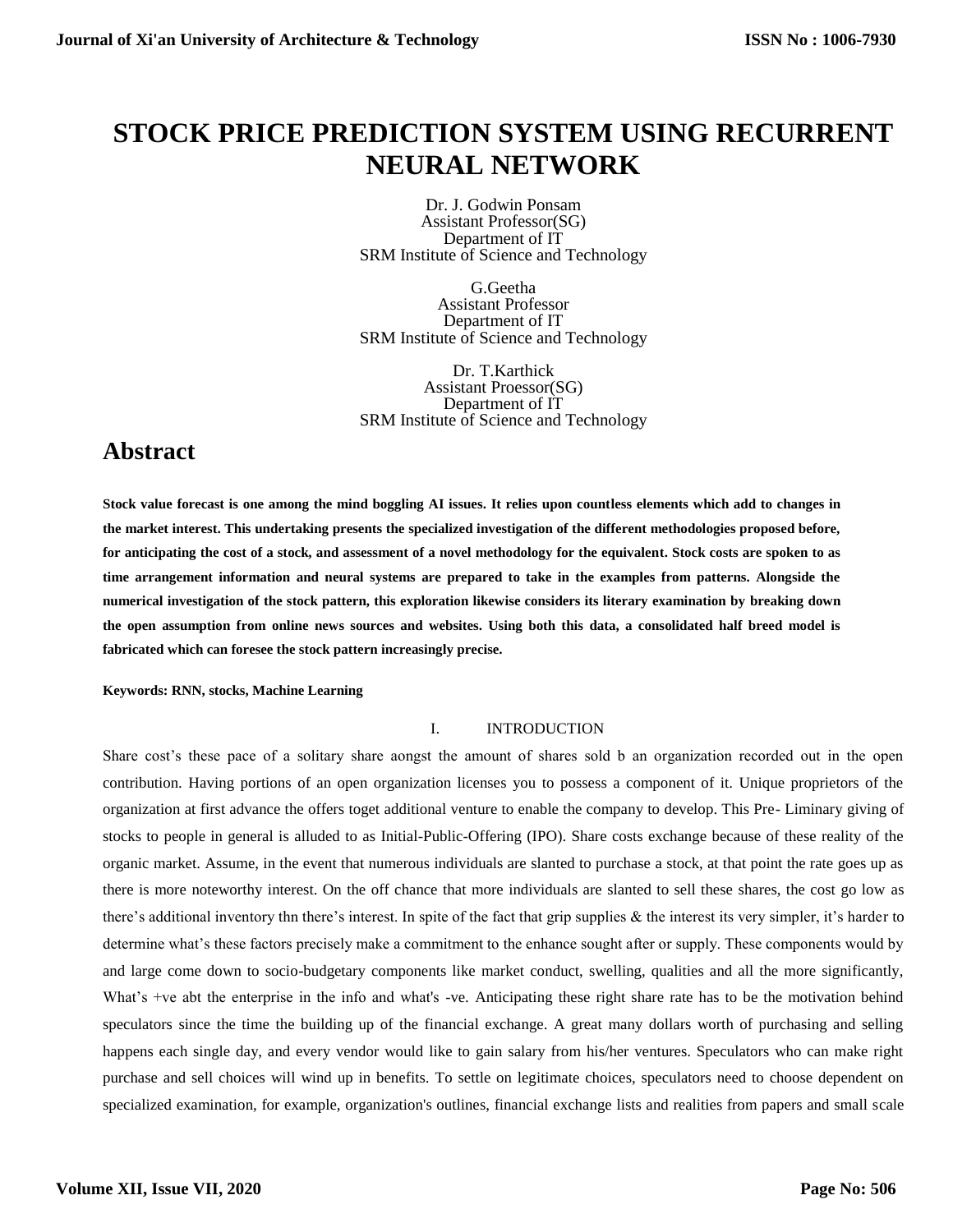web journals. Be that as it may, it is trying for financial specialists to examine and gauge the market with the guide of agitating this data. In this manner, to foresee the patterns consequently, numerous Artificial Intelligence (AI) methods have been explored. A portion of these main researchers in forecast of shares costs goes backwards towards 94, in where a similar report wit ML relapse structures were performed. From that point forward, numerous analysts were contributing resources for devise systems for anticipating the charge of the share.

## **1.2** Motivation

Proficient Market-Hypothesis is 1 of these well-known speculations in fin aspects. Costs of these protections mirror all the info that's as of now availabl and its absurd towards expect to beat these market reliably. There's 3 varieties of Efficient-Market-Hypothesis (E-M-H); explicitly defenseless structure, semi -solid structure & these solid structure. Frail structure expresses that the protections mirror all the information that is freely accessible before. Semi Strong structure expresses that the value shows all the freely available data and furthermore, they change in a flash to duplicate the recently close by data. The solid structure would envelop even theinsideror nonopen information.But this idea is Much of the time questioned and rather dubious. The better examples could be brokers, for example, Warren Buffet, who's got enormous profit on extensive timeframe through continually beating the market. Indeed, even in spite of the fact that foreseeing the style of the stock cost through physically translating the clamorous market measurements isa dull assignment, with the presentation of manufactured insight, immense realities and improved computational abilities, programmed strategies offorecastingthe stock costs are getting doable. AI models are equipped for learning an element by perspective on records other than unequivocally being modified. Yet, shockingly, the time grouping of a share's currently no an element tht can be veryeasily mapped. This tends to being depicted as' an irregular walker, whch'll making these trademark building & forecast a horrendous parcel hardest. Along-with Deep-Learning, a branches of AI, 1 could begin preparing these utilization of these crude records and the highlights will be routinely made whn neural-system learnt. Profound Understanding strategies r amongst these well known techniques that've ben utilized, towards get mindful of these stock pattern frm gigantic measures of datas however as of recently there's none suchs calculation or structures which could've continually anticipate these pace of future sharew worth effectively. Parcels for researches is going over both in these scholarly community & undertaking over these difficult issue.

#### **II. LITERATURE STUDY**

# **2.1 SHARE MARKET PREDICTIN BASED ON DEEP LONG-SHORT-TERM-MEMORY, 19 (BASE PAPER) [Reference 4]**

The authors have projected a salient thanks to find out about the have an effect on of market characteristis on share costs, standard neural-network rule could to boot fail to expect the share markets exactly, thanks to these actual fact the starting weights of these random choice bother will being simply liable to not-correct expectations. supported these notion for phrase vectar in deep-learning, they need valid these thought for share vectar. These enter isn't any longer one indices or single share indice, however multi-share high-d historic knowledge. they need projected these deep L-S-M-N along-with embedding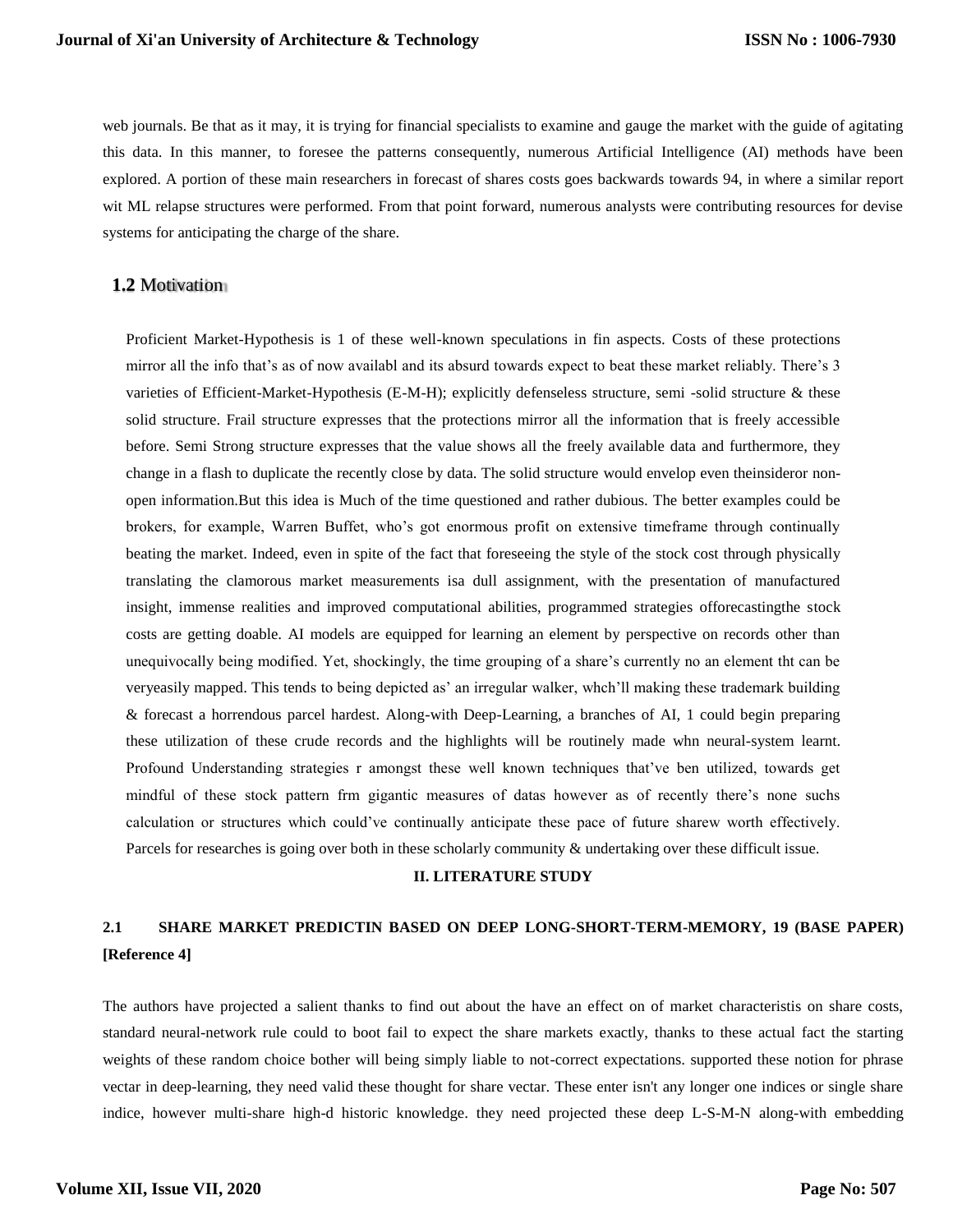layerings towards expect these share markets. during these structure, they need used the embedded layering towards vectorizes these info, during a biding to forecas the share through long-short–term-memory neural-network. These experiment consequences shows that these deep prolonged short-terms memories neural communities with embedding layers is up to date in growing country. Specification, the accuracy in these mannequin's 57.20% for these Shanghai A-shares composite indices. what is more, this is 52.41% for man or lady shares.

# **2.2 BRIDGING THESE DIVIDES IN FINANCIAL-MARKET PREDICTING: ML VS. FIN-ECONOMISTS, '16 [Reference 5]**

The authors have carried out an significant benchmark in Financial Times sequence forecasting. They located that ML techniques out-performing excellent econometrica methodology. The ML methods employing significant effects forecast accurate. Market-maturity, forecasting horizon and model assessment approach effect forecasting accuracy. This is an proof in opposition to the informational fee of technical indicators.

### **2.3 PREDICTING S&P500 INDICE UTILIZING A-N-N & DESIGN OF EXPERIMENTS, 13 [Reference 6]**

SeyedTaghiAkhavanNiaki ,SaeidHoseinzade . The principal goal of these lookup in order towards forecasting the daily path of Standard & Poor's-500 indice the usage of an artificial-neural-network. For order of choose the highest influencing elements of these proposede A-N-N tht have an effect on these dailye courses of S&P five hundred, graph of experimentss r performed towards decide the statisticaly vast factoring amongst 28 workable economic & in your price range variables alongside with the features defiing as these variety of nodes of these A-N-N. These consequences of employ thoseproposed method exhibit that these A-N-N that makes use of the most influence facets's in a position to forecasting the each day course of S&P five hundred notably best thn the typical logit-structure. Further,experimental consequences of employ the proposed A-N-N on the trading in a take a look at length point out thats A-N-N could extensively enhance the trades income as comparing with the buying and holding strategy.

# **2.4 FORECASTING DAILY STOCK MARKET RETURNS USING DIMENSIONALITY REDUCTION, 17 [Reference 7]**

Xiao Zhong , David Enke. They have proposed a data collecting method to forcasting each day share market ROI. These raws statistics including 60 fin and monetary points over the 10-yr periods. CombiningA-N-Ns with P-C-A offers barely higherclassifying accuracy. It also affords notably higher risk-adjusted profits.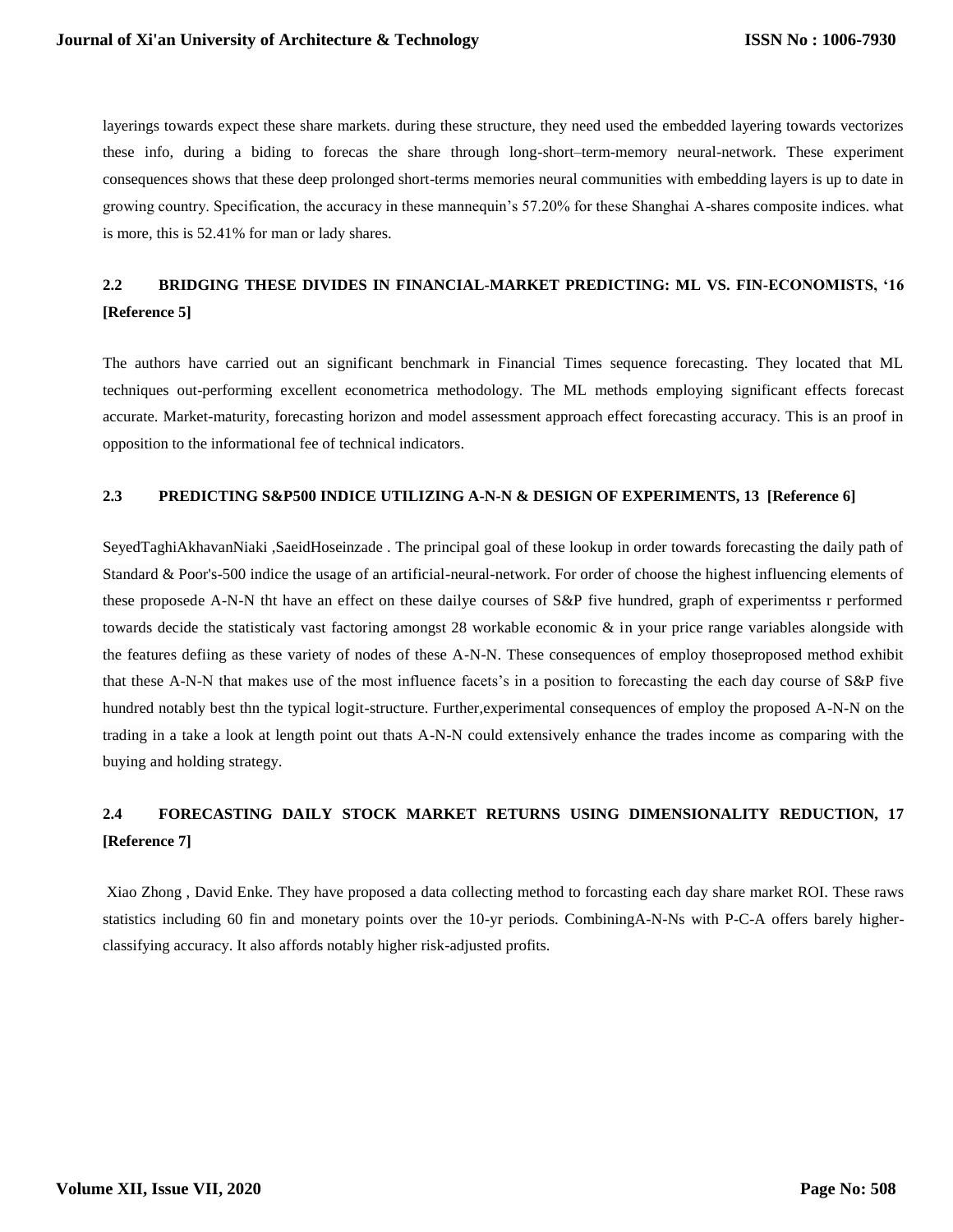# **2.5 DECREASING THESE DIMENSIONALITY FOR DATA-POINTS WITH NEURAL-NETWORKS,06[Reference 8]**

The authors proposed that prime dimensional facts are often transformed to low-d coding by means of education a multilayerneural-network with alittle centrallayer to reconstructing high-D i/p vectars. Gradient descent are often using towards finetuning these weights in a way "autoencoder" n/w, but this'll work nicely solely if these initial wghts r on the brink of a right solution. They describing a wonderful way of initialize these weightsage that'll allo deepsautoencoder-networks to learn lowd coding that'll work tons better than primary factors analysing as a tool to decrease the dimensions of data.

#### **2.6 A SHARE DECISION SUPPORT SYSTEM BASED ON DBNS, 2014**

Stock buying and selling is a frequent way to attain benefits. Some trading choice help systems have played important roles in people's trading. However, most of them cannot warranty a excellent fee of return because of the uncertainty and noise in stock market. It would be best if a hard prediction of stock rate and a robust trading approach ought to be combined. In this paper the authors record their strive towards making trading selection the usage of oscillating-box-theories primarily basing over deepbelief-networks. First of all, the D-B-Ns are used to in-depth learn historical statistics of stock transactions and roughly forecast the stock charge time-series in the future period. Meanwhile, the grey relation degree, to acquire a more accurate result, is used to determine the weight of the elements affecting the inventory market. Based on it, the oscillation field theory is delivered to make decision, which can put off the influence of neighborhood low precision. The authors have carried out an automatic inventory trading selection support device to assists human beings in selection making on inventory buying and selling by means of suggesting users buying or selling stock. In experiment, they tested trades on 4 typical stock moves and used 400 stocks in S & P 500 to have a look at the performance of their system. According to the experiments the historic statistics studying of stock transactions prices a lot of time, the machine is thoroughly succesful of supplying pointers on inventory buying and selling decision-making.

#### **III. Proposed Methodology**

At these exploration we'll work both quantitative assessment & literary investigation on these shares  $\&$  new data-points to endeavor anticipating these futures expense of the shares. Quantitative assessment will going to b done by method for regarding the share pattern like the period succession  $\&$  we'll endeavor towards gauge futures expenses bys means of gazing at the costs over shutting x amount of days. In printed examination we work conclusion assessment of the data articles and research the impacts of data on stock costs. At last, expectations from these two models will be utilized as enter to a combined model to yield extreme forecasts.

#### **Numerical Analyzation**

Numerical assessment targets developing an intermittent neural system based structure to foresee the share costs for S&P500 file. R-N-Ns re appropriate for picking up information on and anticipating time succession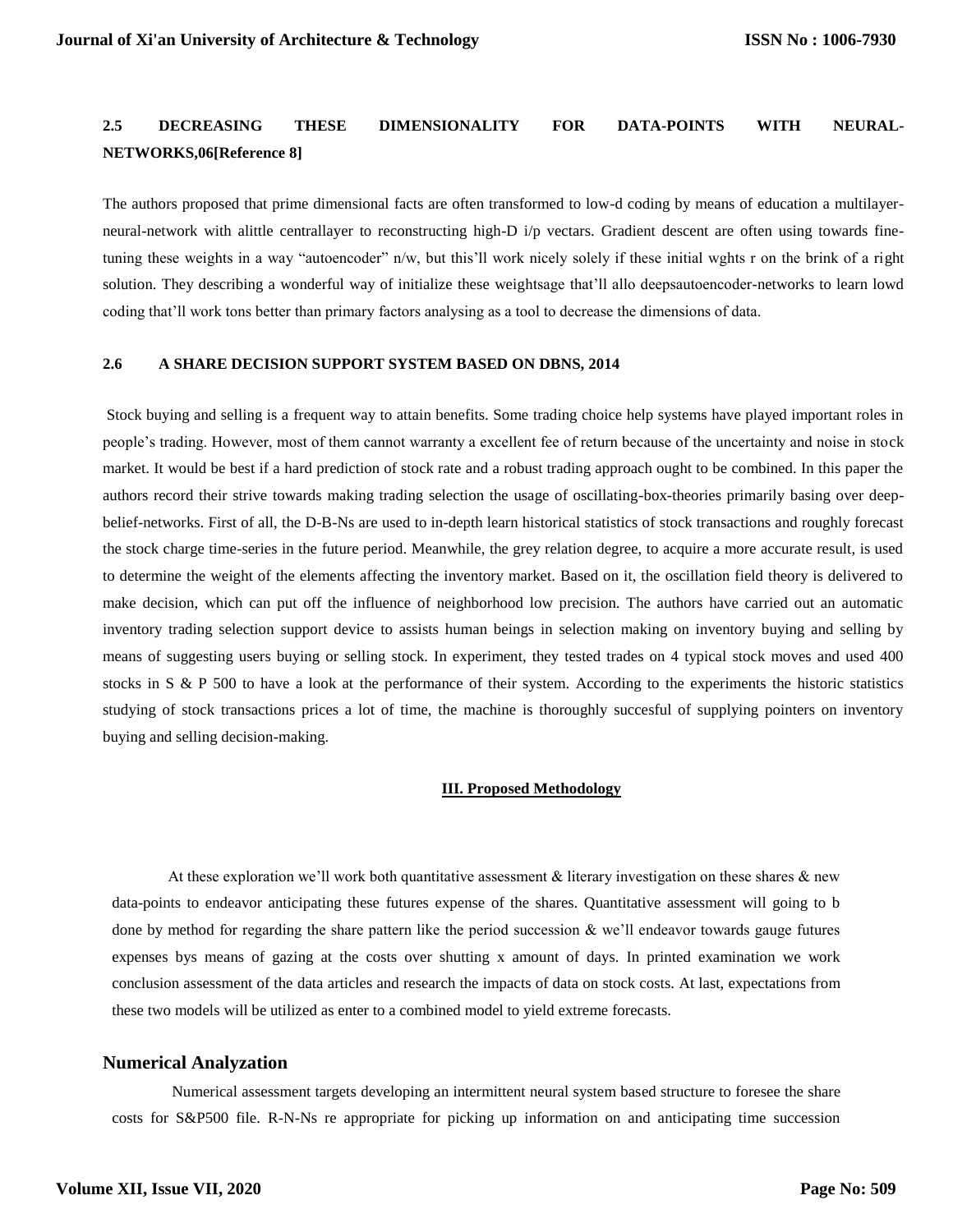information. As financial exchange data's an period arrangement, R-N-Ns re uncommon sutable for these assignment. For these reasons, we'll utilize a precise kind of R-N-Ns named as Long-Short-Term-Memory. Like characterized in Chapter 2 – Background segment, L-S-T-M's especially structured cell which could helps these systems towards remember lengthy-haul conditions. In quantitative investigation, we'll endeavor towards look into these examples & advancements of shares use over these previous, & these info wil be increased bys utilizing these printed insights later.

S&P 500 file information frm third Jan '50 -31st Dec '17 obtained frm Yahoo! Money GSPC's utilized due these reason. Towards streamline these issue, we'll utilize exclusively these end costs of the share record. Share expenses are the period arrangement measurements for size n. We'll select a sliding-window (w) of variable measurement, which'll move sep through advance frm these initiating of this timing arrangement. Figure6 shows this sliding-window 'wt' which has been utilized for the contribution towards anticipate 'wt+1'.



**Fig. 1Sliding-window understanding trend of share values**

Whilst displacing the sliding-window, we'll displace it towards one side through method for these windows measurement for tht there's none cover b/w the before window also the present window. Every enter window an all progression's surpassed towards a L-S-T-M which'll goes about as these concealed layers. These layering would anticipate estimations of these following window. Whilst anticipating these costs fore window 'Wt+1', we'll utilize esteems frm these primary sliding-window 'W0' untill now Wt, these spot t's these time (condition 1).

 $W0 = (p0,p1,...,pw-1)$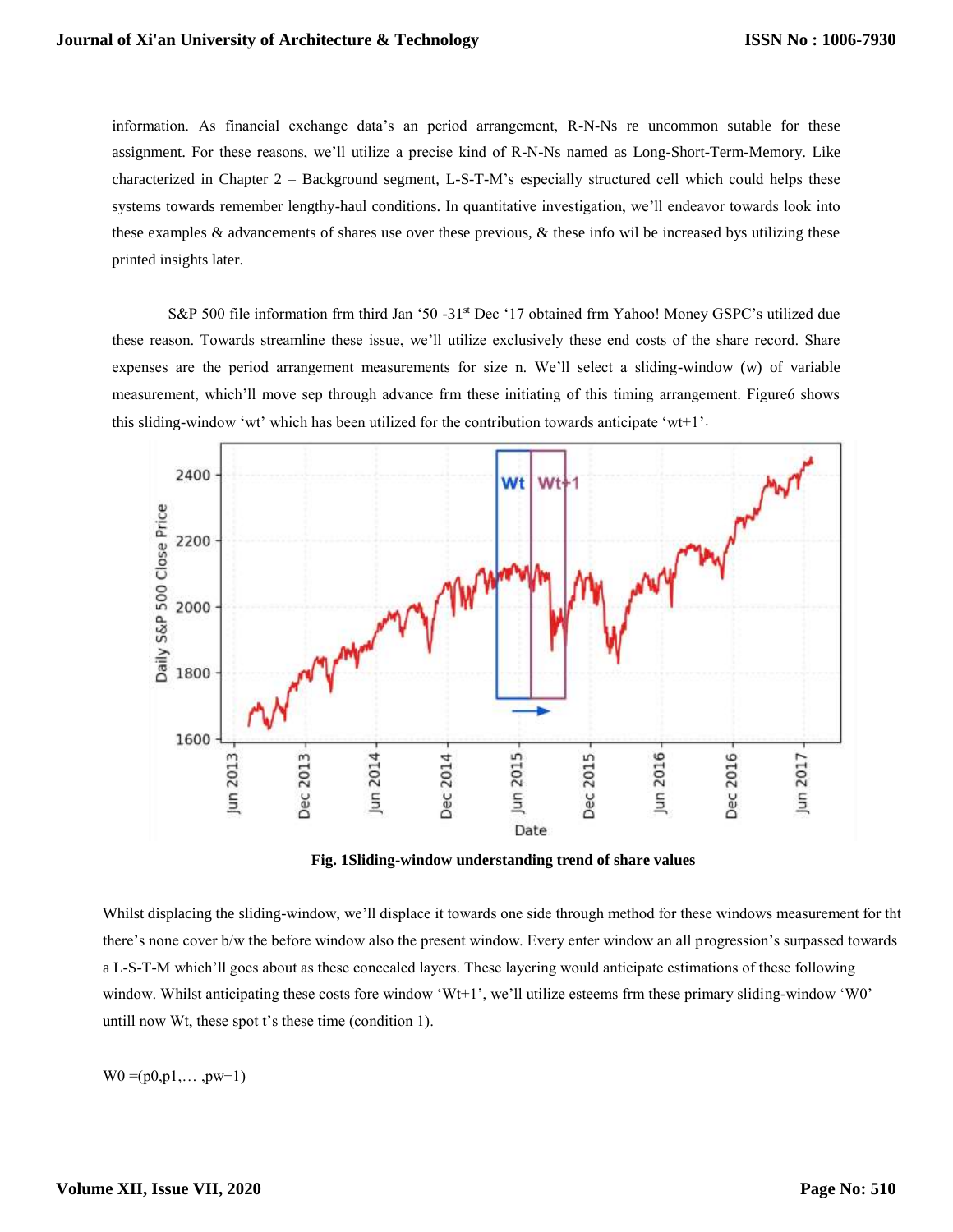$W1=(pw, pw+1, \ldots, p2w-1)$ 

 $Wt=(ptw,ptw+1,...,p(t+1)w-1)$ 

capacity we're attempting towards foreseeing :

 $f(W0,W1,...,Wt) \approx Wt+1$ 

This output-window (equation 2)  $Wt+1$ :

```
Wt+1=(p(t+1)w,p(t+1)w+1,...,p(t+2)w-1)
```


### **Figure2 Unrolled-version for a n/w just for Quantitative Analyzing**

While the preparation procedure, expected yield is determined by means of the utilization of the haphazardly doled out loads and conversely with the best possible worth. Mistake is determined at the yield layer and it is spread again through the system. This is alluded to as lower back proliferation and as theseis used to as timelines insights like in this situation, we'll get back to is Propagation-Through-Time (BPTT). While backpropagation, we'll supplant loads towards confine these misfortune in this resulting steps. Towards supplant these loads, we'll compute these angle of this weights through increasing weight's dela & enter actuations at that point take away a proportion of these slope from this weights. This'll proportion wld affect these best & pace of these preparation. These proportion's alluded to as 'Learning-Rate'. On these off chance that the learning cost's at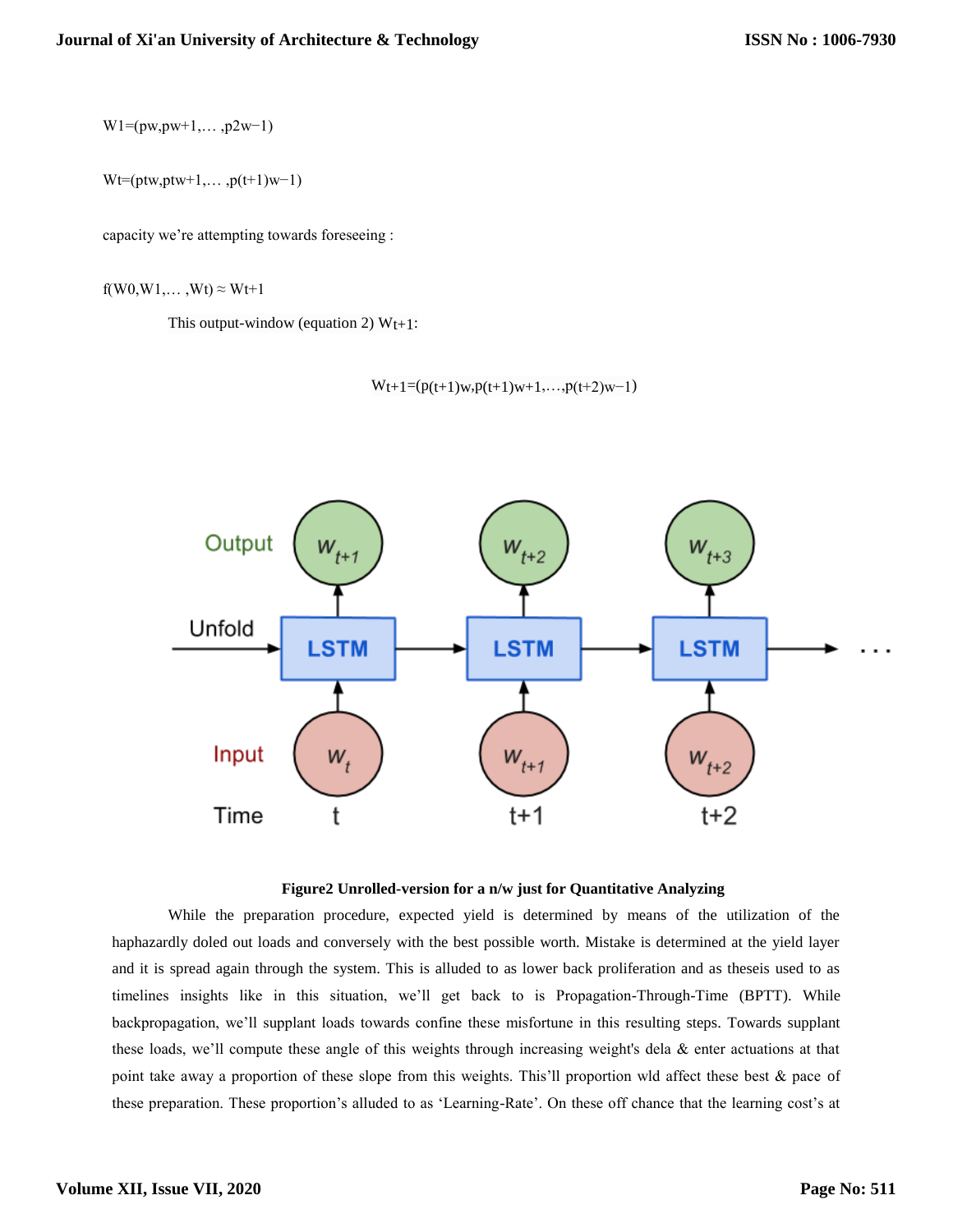high, the n/w learnt quick however these becoming mor acquainted with will be extra precise when the picking up information on charge's less. 'Learning-process's rehashed till these exactness else misfortune meet the limit.

In the investigation, we look at the forecasts that the Long-Short-Term-Memory mannequin we've structured for segment of quantitative examination. Share value records in past once downloaded –present in Yahoo Finance for use of organizations Google, Microsoft, I-B-M, and Apple. That measurements consists of day ending pace of that of aforementioned bunches of dates going like that of September first, 2004 until December 31, 2017. Just as characterized during quantitative mannequin development, the data is going to be part as of bunches wherein all gathering is going to have input size amount having focuses. That will be envisioned as the sliding-window that'll begins at the initial of that of data-point then strikes ahead each gathering in turn. The mannequin is gifted by method for accepting the current day window like that information along attempts for foreseeing the estimations of that of following window. Subsequently, that costs of that of previous window will be taken care of because that check esteems.

### **IV. RESULT ANALYSIS**

#### Train / testsplit:

This information's cut up so that 90% of the measurements is ceaselessly utilized for preparing and the cutting edge 10% is utilized for testing.

In the first place, the mannequin was prepared along-with input\_size as 1 and long-short-term-memory measurement as 32 in any case. This outcomes is like appeared below. Mean-squared mistake as the setup is just 0.0006770748.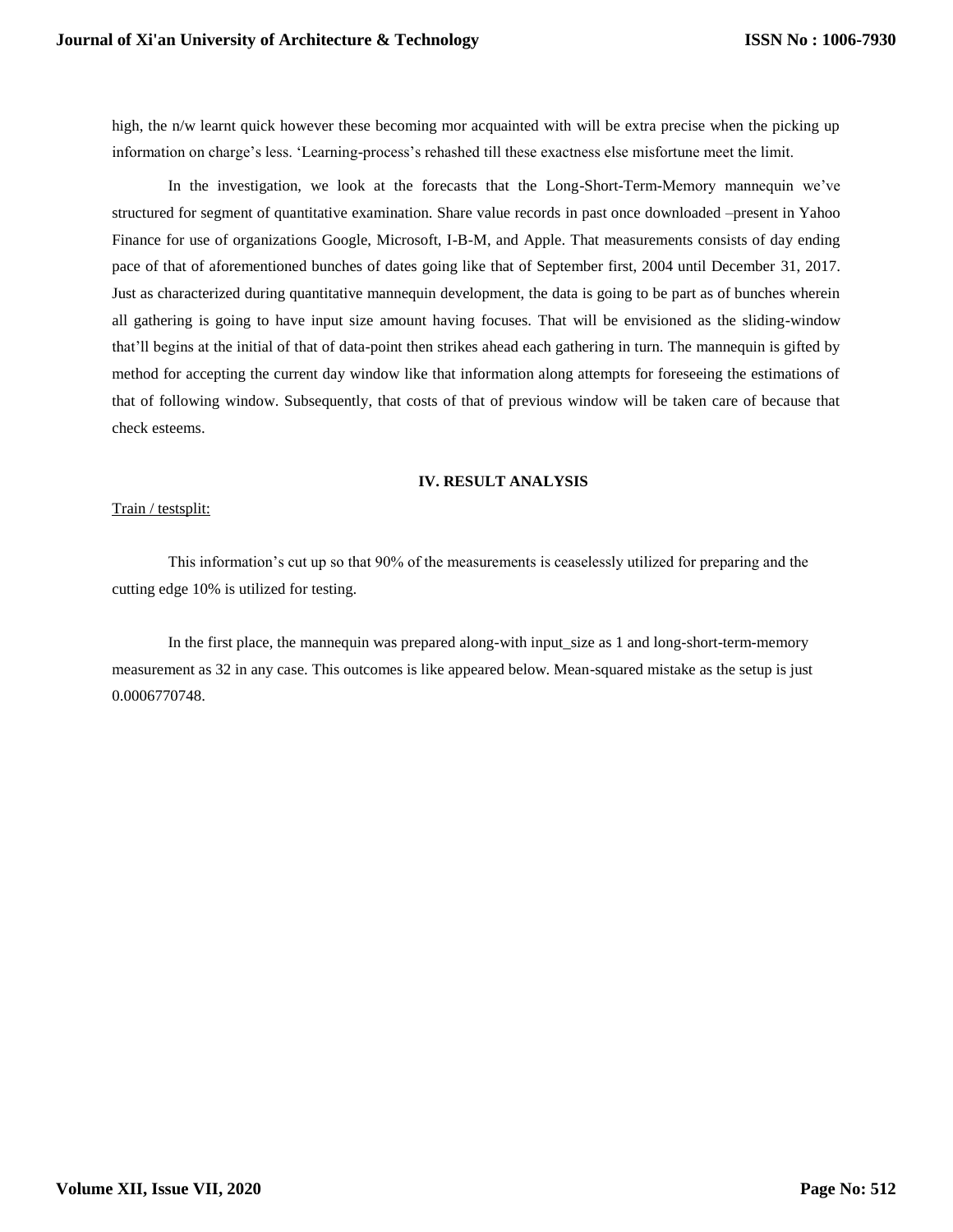

**Figure 3 goog Long-Short-Term-Memory 32InputSize1** From this outcome (figure 3) we are able to see that this expectations have been currently not precise to settle on the purchasing choices.

As l-s-t-m measurement would mean that capability of that of Long-Short-Term-Memory cell is relying upon that quantity of information and we'll need to identify a proper measurement. Subsequently, us attempted to adjust the l-s-t-m measurement variable. At that point when the structure used to be instructed along-with l-s-t-m measurement as 128, entry estimation as 1, M-S-E is diminished. It could be resolved with the underneath chart. Mean-squared blunder as 0.0006423764.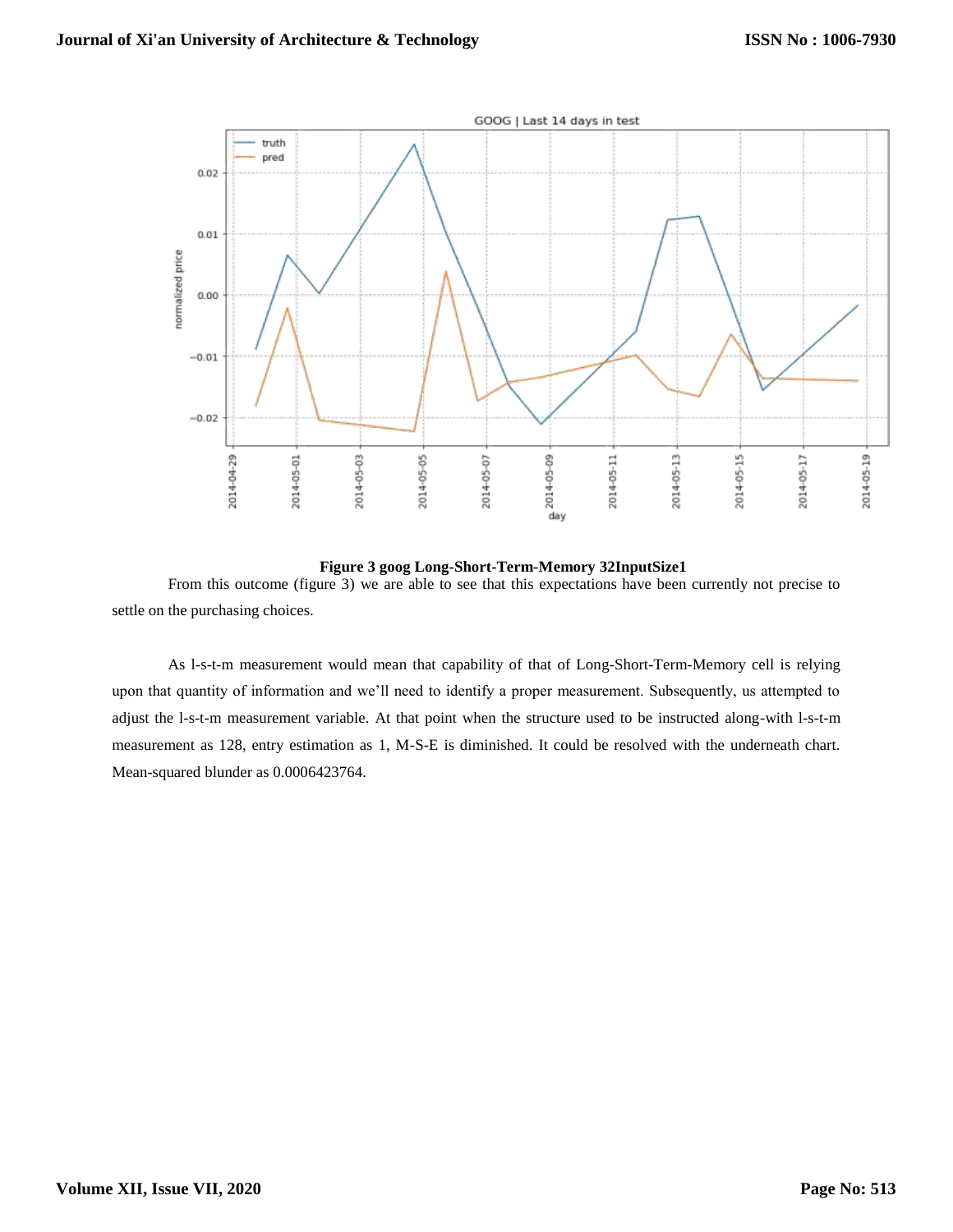

**Figure.4 goog l-s-t-m\_ measurement as 128 and input\_size as 1**

Information estimation is an alternative variable to be altered. No. of models in that of tutoring window could be constrained with method for altering the info estimation variable. This mannequin is talented with measurement as 5 and l-s-t-m estimation as 128, maxepochas75. That impacts are just like they appeared in that recognize (figure.18) underneath. Mean-squared blunder's 0.000453821.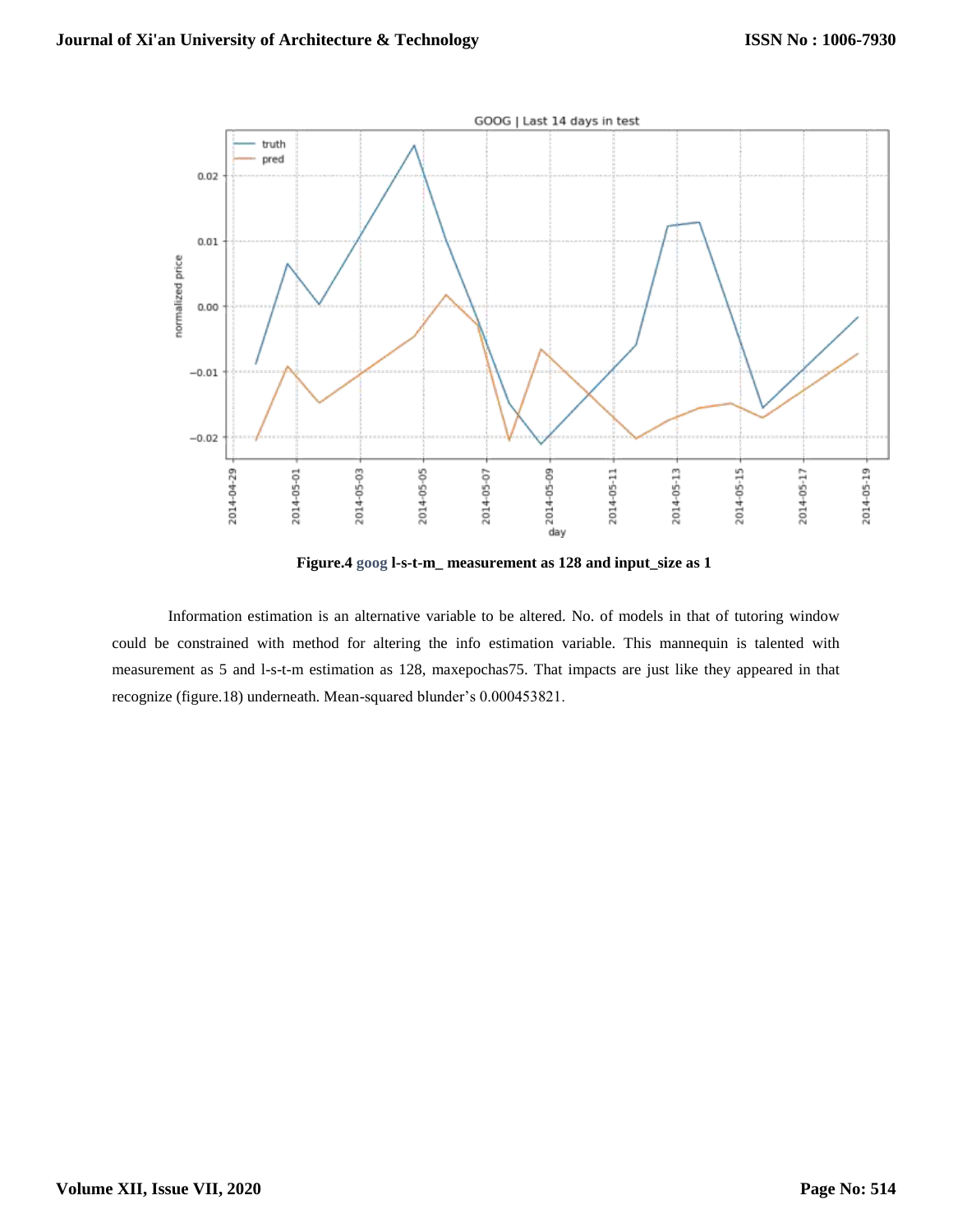

**Figure.5 input\_measurement as 5, l-s-t-m\_measurement as128, maxepoch as 75**

Mean-Squared-Error decreased 0.0006770748 - 0.000453821 in this wake of tuning.

#### **5. CONCLUSION:**

In this undertaking we have done investigations on a novel procedure to anticipate the stocks costs utilizing data from each numerical assessment and printed examination. A numerial examination that had been once conducted utilizing Long-Short-Term-Memory model alongwith the sliding-window. It brought about a MSE of 0.000453820, though a basic models developed the utilization of SVM brought about a MSE of 0.0007262213. At that point literary investigation used to be completed on the news stories which brought about 78% exactness in anticipating their affect on the stocks costs. At the point when the outcomes from literary assessment are expanded over the expectations from numerical investigation, the mannequin brought about 0.00037560132 MSE. We study that adding literary insights from data to the stocks costs information may need to considerably improve the forecast precision. Likewise, we see a gigantic extent of upgrading this method.

Consequences of numerical investigation can be quickened by utilizing more noteworthy advanced methodologies. For instance, WeiBao, and others found a profound examining system the spot SAEs, longer-present moment and wavelet changes WT are utilized on the whole at stocks costs expectation. Better outcomes can be completed through deteriorating the time assortment the utilization of wavelet changes to get rid of commotion, at that point SAEs can be used for period of profound elevated level highlights. Additionally, in literary investigation, we have picked an arrangement